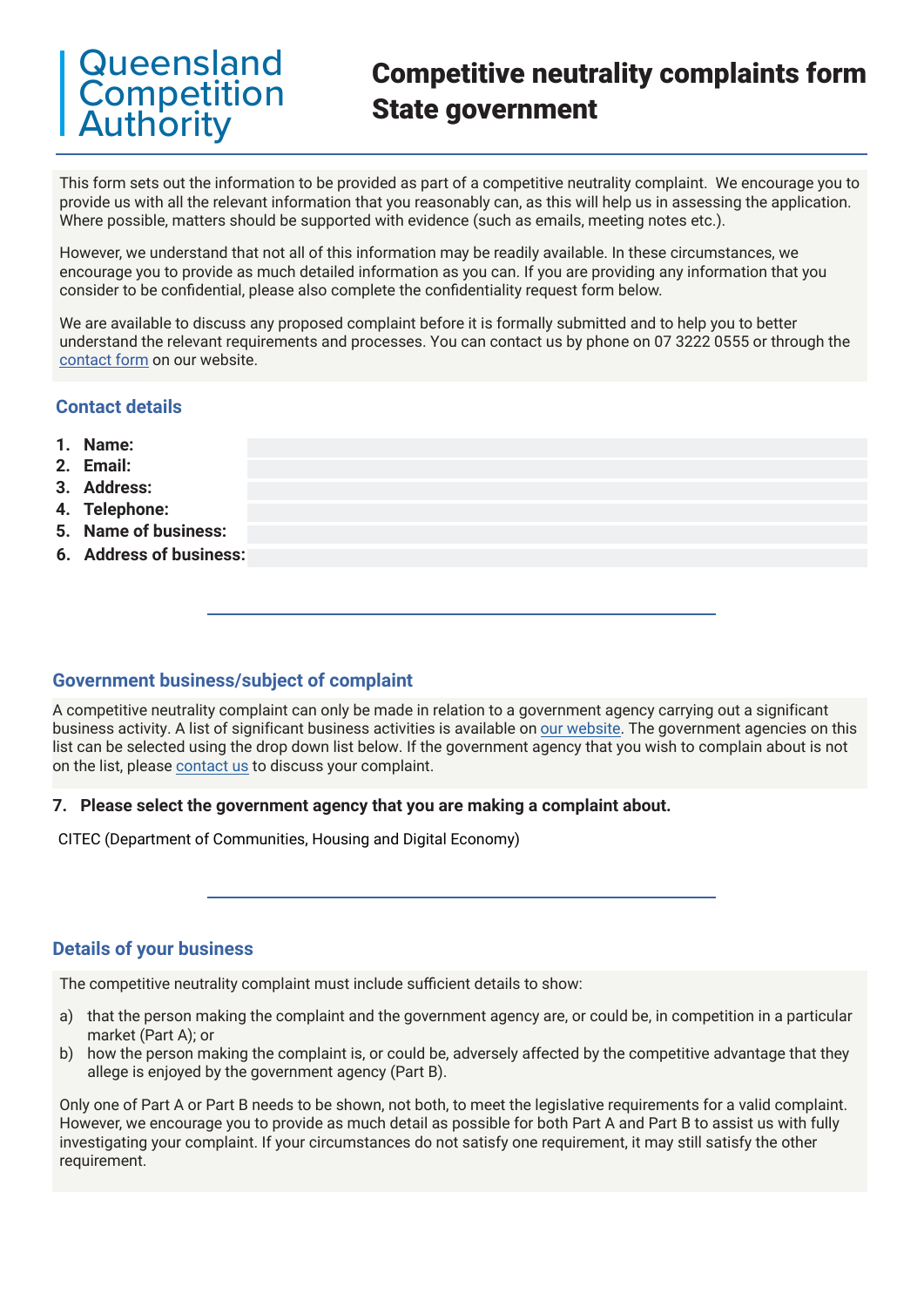### **Part A: Being in competition in a particular market**

For Part A, we will need detailed supporting information to show that your business is (or could be) competing with the government agency in a particular market.

A market is an area of close competition between firms. A market is typically defined by reference to its product and geographic dimensions. A key part of defining the relevant market involves identifying strong or close substitutes for the goods or services that your business provides.

For example, if you sell a good or service that can be considered to be a substitute for a good or service that a government agency provides, you may be considered to be competing with the government agency in the market for that good or service. A market also has a geographic dimension—for example, a lawn-mowing business based on the Gold Coast is unlikely to be competing in the same market as a lawn-mowing business based in Cairns.

**8. Describe in detail the goods and/or services that your business provides.**

- **9. Describe the geographic area in which your business operates.**
- **10. Does the environment in which your business operates have any special features (for example, an isolated population, government subsidies, etc.)?**

The following question (question 11) is optional. It will help us to better understand your business; however, you do not have to answer it in order for your complaint to be valid. You can claim confidentiality over the information that you provide in this question by completing the confidentiality request form below. In the form, note that you wish to claim confidentiality over the information provided in question 11.

- **11. Optional question: So that we can better understand your business, please complete the questions below. You can provide this information to us confidentially by completing the confidentiality request form below.**
- **a) What is your business turnover?**
- **b) Are there other businesses (private or government businesses) that you consider to be your competitors? Can you provide their names?**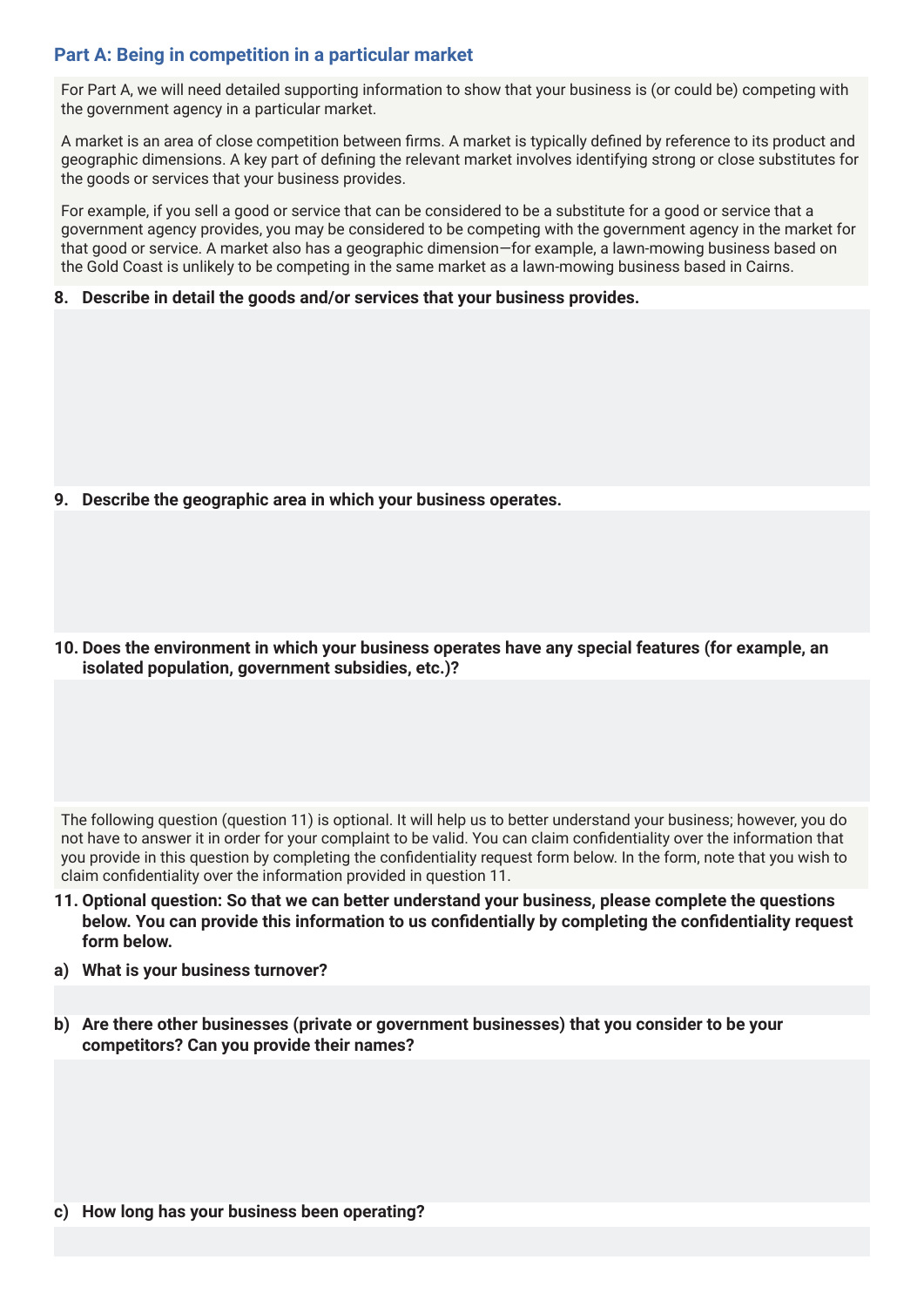## **Part B: Adversely affected by competitive advantage**

For Part B, we need detailed information to show that your business is, or could be, adversely affected by the competitive advantage that the government agency allegedly enjoys.

#### **12. What advantage do you allege the government agency enjoys? Provide as much detail as possible.**

**13. Provide information addressing how you are adversely affected by the advantage that the government agency enjoys. Provide supporting evidence, such as lost revenue, lost tenders, etc.**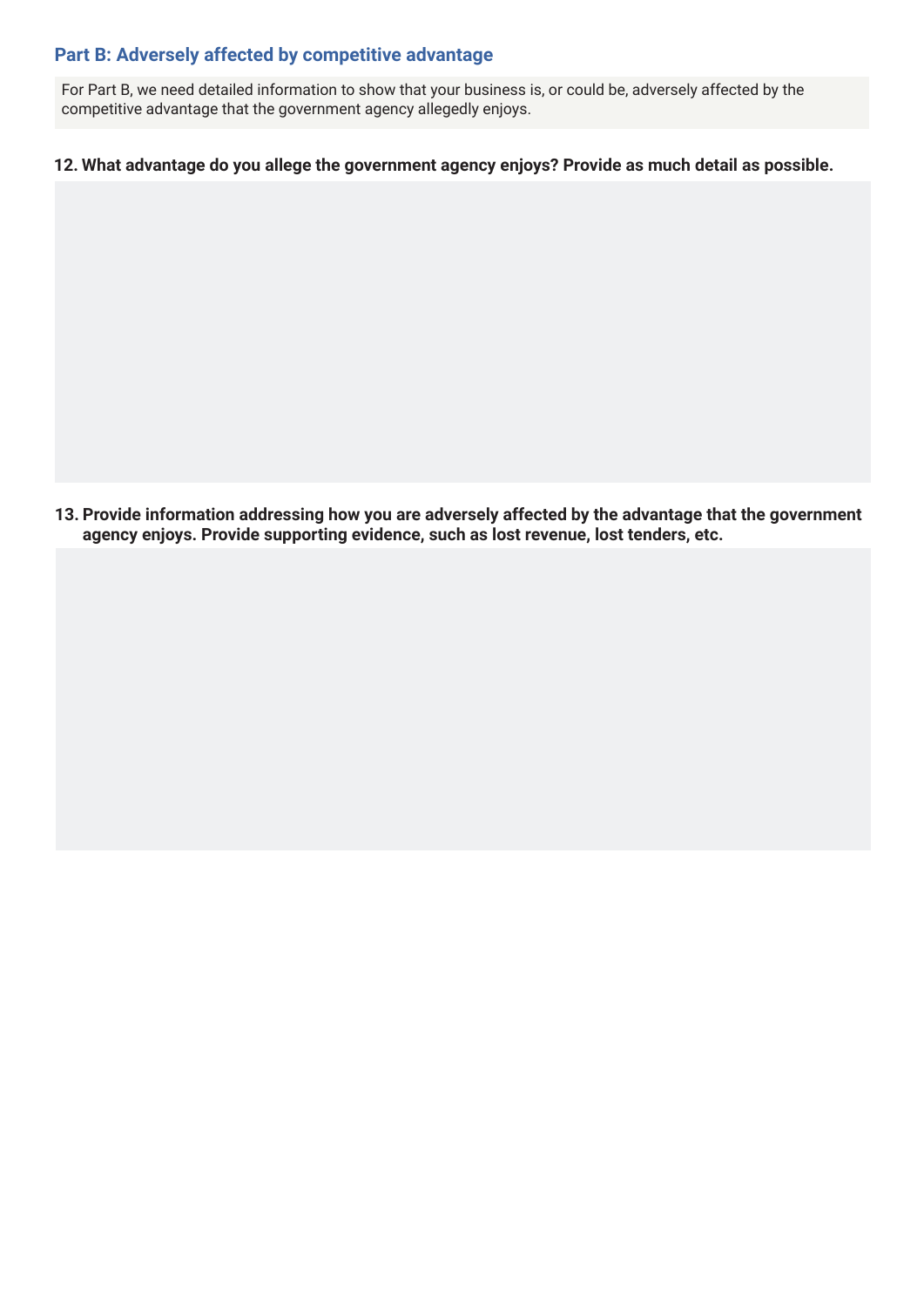## **Alleged failure of government agency to comply with principle of competitive neutrality**

The competitive neutrality complaint must contain details of the alleged failure of a government agency to comply with the principle of competitive neutrality

#### **14. Describe how the government agency failed, in your view, to comply with the principle of competitive neutrality.**

#### **Attempt to contact the government agency**

The competitive neutrality complaint must include details to show whether you have made a genuine, but unsuccessful, attempt to resolve your issue with the government agency.

#### **15. Describe your attempts to contact the government agency to resolve the dispute, and any responses you received from the government agency.**

Please attach any supporting evidence, including emails, meeting notes etc.

If you cannot show that you have made a genuine attempt to resolve the complaint with the government agency, we may refuse to investigate your complaint.

You can request that the information provided in this section is kept confidential by us, by completing the confidentiality request form below.